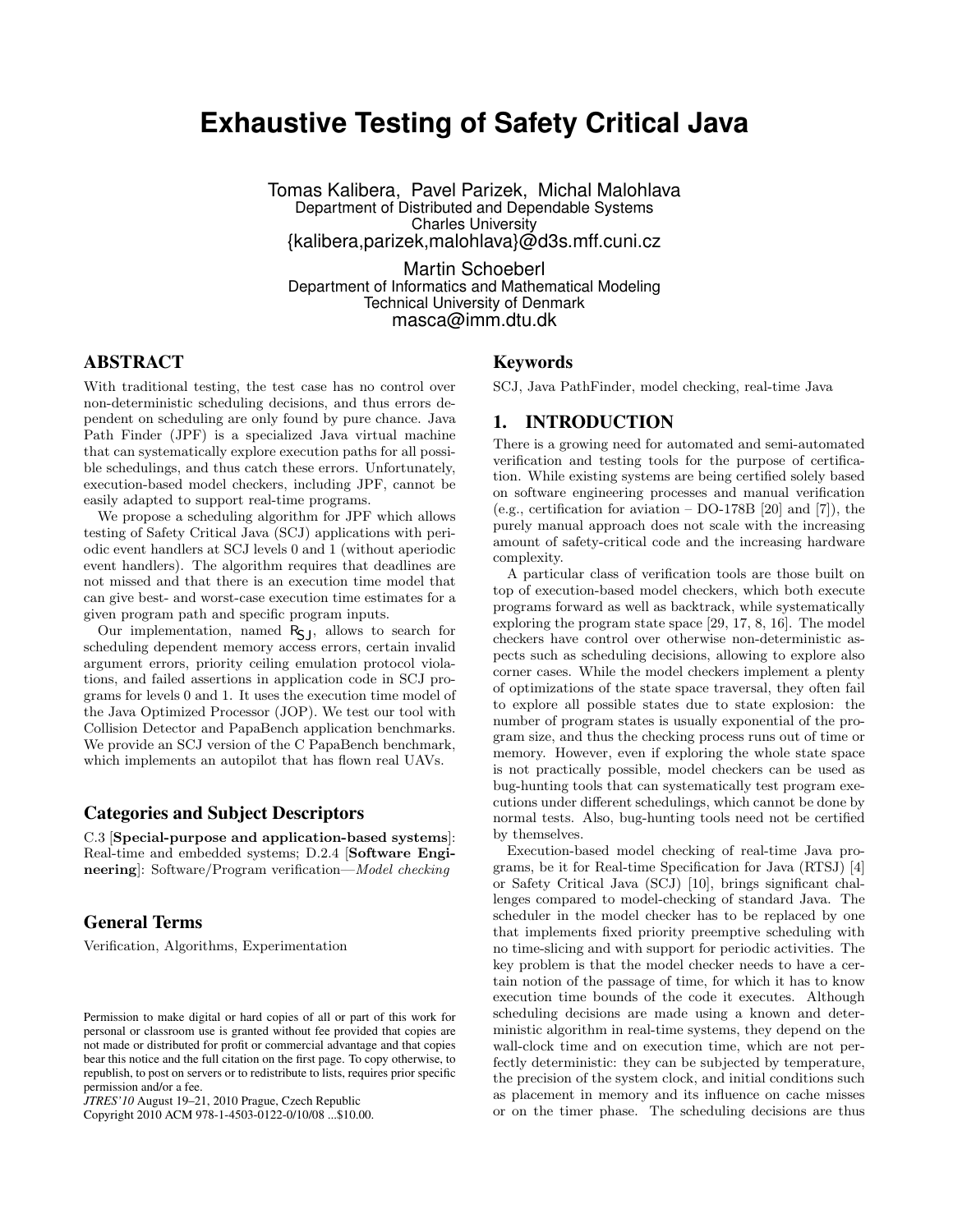still non-deterministic to some degree and this level of nondeterminism is magnified in a model checker, which necessarily works with a (timing) model of the hardware that cannot be perfectly precise.

Interestingly, a model checker for plain Java does not need to have any notion of the passage of time to explore all possible interleavings: with time-slicing, native concurrency on multi-processors, and without strict priority enforcement, any runnable thread can be scheduled at any time.

In our earlier work [19], we proposed a scheduling algorithm for Java Path Finder that is based on a notion of time that uses the knowledge of periods and start times of periodic tasks, under the assumption that no deadlines were missed. The model did not allow to actually check that deadlines were not missed, leaving this task to other tools. In this work, we propose a different algorithm, which relies on bytecode level execution time model for a particular processor. Both algorithms explore a superset of schedulings that are possible on a real system. This algorithm is much more efficient, as it explores fewer schedulings of those that are not possible. The algorithm we propose in this paper allows to actually check that deadlines are not missed (again given the specific program inputs). The JPF extension described in this paper supports the SCJ API, while our earlier work supported the RTSJ API. We provide an empirical comparison of the two approaches.

To evaluate our algorithm we implement  $R_{\text{S},j}$ , an extension of Java Path Finder (JPF) [29, 1].  $R_{\text{SJ}}$  supports a subset of SCJ levels 0 and 1 (most importantly it does not support aperiodic event handlers) and uses a timing model of a hardware Java implementation, the Java Optimized Processor (JOP) [24]. The tool can discover memory access errors, race conditions, priority ceiling emulation protocol violations, and some other run-time errors that originate from the application logic, such as dereferencing of a null pointer, invalid arguments to certain library calls, array bounds violation, division by zero, or failed assertions in program code. The tool can also report execution time bounds for individual releases of periodic event handlers when executed on JOP, but still only for a particular set of inputs given to the tool. Therefore,  $R_{\sf SI}$  is not a tool for worst-case execution time (WCET) analysis. It is, instead, a bug-hunting tool for real-time Java programs.

We run  $R_{\text{S}}$  with two application benchmarks, Collision Detector [12] and PapaBench [18]. For this, we have translated PapaBench from C to Java. We validate some aspects of the tool also with the Kfl, Lift, and UdpIp [25] benchmarks.

In summary, our contribution is:

- A scheduling algorithm for an execution-based model checker for SCJ that explores all possible executions of a program on a given platform, particularly supporting most of the SCJ real-time scheduling features.
- R<sub>S</sub><sub>J</sub>, a prototype of a testing tool for SCJ that validates the algorithm. It systematically explores different schedulings of a program when testing, assuming the JOP processor as the target platform. A subset of SCJ is supported.  $R_{SJ}$  can detect memory access errors, race conditions, and a range of other errors.
- SCJ and RTSJ versions of PapaBench, an open-source real-time benchmark built of an autopilot of a UAV. The original C benchmark code has flown a real UAV.

We provide sources of  $R_{S}$  with benchmarks and scripts we used for evaluation in this paper.<sup>1</sup> We also merged the functionality of RSJ into RTEmbed, a JPF extension for checking real-time and embedded programs, which can be downloaded from the official JPF website.<sup>2</sup>

# 2. BACKGROUND

# 2.1 Java Path Finder

As the core contribution of our work is a scheduling algorithm for an execution-based model checker, we start with a rather broad view on model checking and with characterization of Java Path Finder, a model checker we use. The understanding of Java Path Finder, described below, is later needed in the description of our scheduling algorithm.

Software model checking is a technique for finding properties about execution of programs based on algorithmic analysis of the programs. Execution-based model checkers analyze programs by executing them on a modified runtime system, i.e. Java virtual machine. These runtime systems allow saving a program state and backtracking to a previously saved program state. The model checkers aim to explore all program states that can be reached with any (nondeterministic) inputs and any (non-deterministic) scheduling of concurrent threads. Typically, only these two sources of non-determinism are assumed. Common properties to check are safety properties, which assert that certain error states of a program are not reached, e.g., a state in which a memory assignment error occurs. Model checking is an expensive process due to the state explosion problem. However, many optimizations and heuristics for different tasks of model checking have been studied and implemented [11]. Currently, several bug-hunting tools are available and have been used successfully to discover subtle errors in network protocols, concurrent phone-switching software, or file systems [8, 16]. The practical advantage of bug-hunting tools is that they do not need to traverse the whole program state space to be useful, as long as they can discover error states.

Java Path Finder (JPF) [29, 1] implements an interpreting Java virtual machine that allows to save the visited program states and restore them as needed. JPF can detect already visited states (state matching), so they are not unnecessarily explored multiple times . JPF backtracks to program states called choice points, which can be either data choices (reading an input value) or thread choices (the scheduler can decide to run another thread). We assume the usual practice in testing where data are fixed inputs of the test, yet JPF also has support for symbolic execution and abstraction that allows to identify sets of inputs that lead to different program states.

In standard Java running on a system with native scheduling, any runnable thread can preempt the current thread at any time. However, it is unnecessary to explore all possible interleavings of threads as long as the threads are running code that has no visible effects to other threads – JPF thus creates thread choice points only before accesses to shared fields, synchronization, or other scheduling-relevant instructions (partial order reduction). JPF is highly customizable, so that one can further reduce the amount of options in

 $1$ http://d $3$ s.mff.cuni.cz/~kalibera/scjcheck

 $^{2}$ http: $//$ babelfish.arc.nasa.gov/trac/jpf/wiki/projects/ rtembed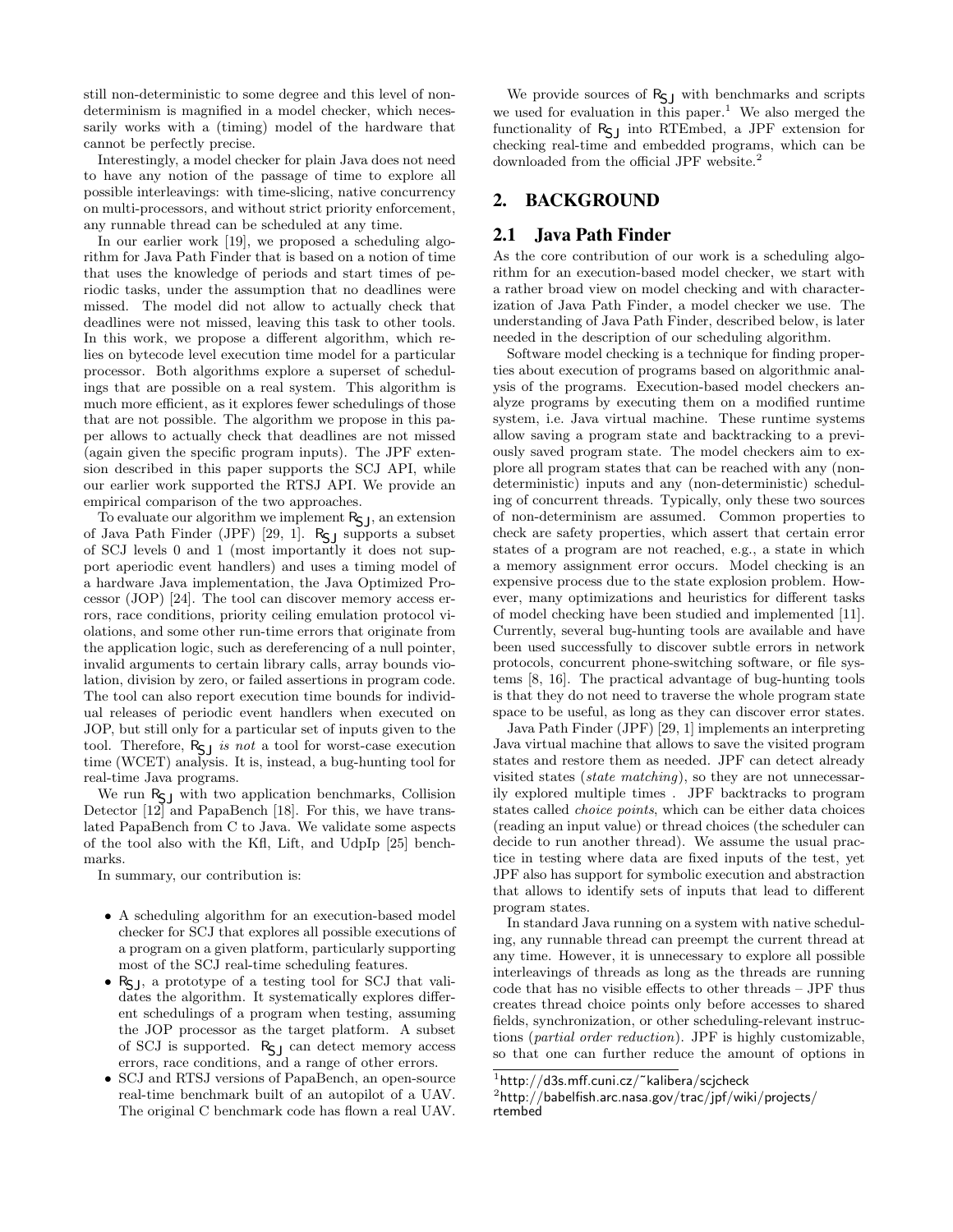thread choice points as needed for a particular verification purpose, as well as direct the search by heuristics.

JPF is written in Java and runs on top of a host Java virtual machine. To speed-up the checking process when only a part of a large application needs to be checked, one can instruct JPF to run certain components in the host machine. All native functions have to be handled specially and all operations that have influence outside the VM have to be handled such that backtracking is possible. JPF does not keep track of wall-clock time as it would appear to the running application on a real VM. The assumption is that typical applications do not base their functionality on wall-clock time, which works well for non-realtime applications and applications intended to be portable across systems. Any timed sleep invoked by the application has the same effect: it creates a thread choice point, so any runnable thread including the one that invoked the sleep operation can continue executing. This solution may lead to exploration of impossible execution paths, but it will always cover all execution paths that are possible. This handling of sleeps, however, becomes incorrect when we introduce strict priority enforcement of threads, which is the fundamental property of real-time systems. Once we do this, the top priority thread will starve out all other threads no matter how long it is sleeping (i.e. waiting for the next event to handle).

### 2.2 The Java Optimized Processor

Java processor JOP [24] is an implementation of the JVM in hardware. The bytecodes of the JVM are the native instructions of the processor. JOP has been optimized to be time-predictable, while still performing well. The execution pipeline is a 4 stage in-order pipeline. The execution time of individual bytecodes are independent of each others. These properties enabled building worst-case execution time (WCET) analysis tools for Java that target JOP [26, 9. JOP is supported as one possible target for  $R_{\sf CL}$ . JOP is selected as the first target, as it is a time-predictable JVM where the timing model is available. The execution time of individual bytecodes, the instruction set of the JVM, is known cycle accurate. Most bytecodes have a constant execution, which means that the WCET and the best-case execution time (BCET) are equal. Variability in the execution time mainly results from the instruction cache. To simplify WCET analysis of the instruction cache, JOP caches whole methods [21]. Therefore, cache misses can only happen on method invocations and on a return from a method. This method cache also simplifies the timing model for  $R_{\sf S}$ <sub>J</sub>. We have included the possible hits or misses into the method cache in the timing model as BCET and WCET for the invoke and return bytecodes.

As a simplification we have not modeled the cost of preemption, scheduling, and the context switch. A safe assumption for the preemption cost would be the invalidation of the cache. Therefore, on a context switch the method of the newly executable thread needs to be loaded into the method cache. Furthermore, the stack cache of the preempted thread needs to be saved and the stack cache content of new thread needs to be restored. As the stack size is bounded, this execution time is bounded. The worst-case execution time of the scheduling decision is linear with the number of schedulables. For SCJ application the number of schedulables is fixed and therefore the execution time is bounded.

Note that the timing model for  $R_{\sf SI}$  is a much simpler task than a full-fledged WCET analysis. As  $R_{SJ}$  has the exact knowledge of program inputs, program code, program state, and execution history, we could have calculated exact execution time using a cycle-accurate JOP simulator. However, thanks to the fact that the scheduling algorithm of  $R_{\sf SI}$  accepts also intervals for execution time, the execution time model can be simpler than cycle-accurate simulation. Another possible use of imprecise execution time model for  $R_{\rm SI}$  would be support for platforms that do not have a fully deterministic execution time.

### 2.3 Scheduling in SCJ

Safety Critical Java (JSR-302, [10]) is an upcoming technology based on the RTSJ, which should allow certification. While the draft is still being subjected to frequent changes, the core aspects of scheduling and memory management, which we summarize below, are reasonably stable. They allow us to formulate the scheduling algorithm for model checking and to describe memory assignment rules which need to be checked. SCJ distinguishes three levels of complexity, numbered 0, 1, and 2. We only focus on levels 0 and 1 in this work. Although SCJ allows multi-processors at level 1, we restrict our analysis to uniprocessors, as certification of multi-processor Java applications seems not to be possible in the near future. We also restrict the supported features of SCJ whenever they would lead to state explosion or overly complex implementation.

An SCJ application is composed of missions. Each mission has schedulable objects (a.k.a. schedulables) and mission memory shared by these schedulable objects. Each schedulable also has its own private memory. The system then has immortal memory. Objects in immortal memory can only have pointers to immortal memory. Objects in mission memory can have pointers to immortal or mission memory of the same mission, and objects in private memory can have pointers to immortal memory, mission memory of its mission, and the same private memory. Private memory areas can be nested, following the same rules for pointers between areas.

Each mission is first initialized by a single thread, in which all mission memory and immortal memory allocations of the mission take place. This thread also creates schedulable objects, which can be either periodic (periodic event handlers) or aperiodic (aperiodic event handlers). Aperiodic event handlers are released at times unknown to the application, typically originated by external hardware, and we ignore them here – supporting them in this unconstrained form would lead to state space explosion. Periodic event handlers are given a priority, period, and start time. The start time is absolute or relative to the time when initialization is over. Once initialization is over, the schedulables can be released.

We do not support absolute release times. If an application needs to release periodic handlers with fixed relative offsets, it would be natural to have these handlers in the same mission, which in turn does not require support for absolute start time. We discuss implications of potential support for aperiodic handlers and absolute time in more detail later, in the context of the algorithm we propose.

On every release of a schedulable, its private memory is initialized and entered. The memory is implicitly destroyed when the release completes. Mission memory is destroyed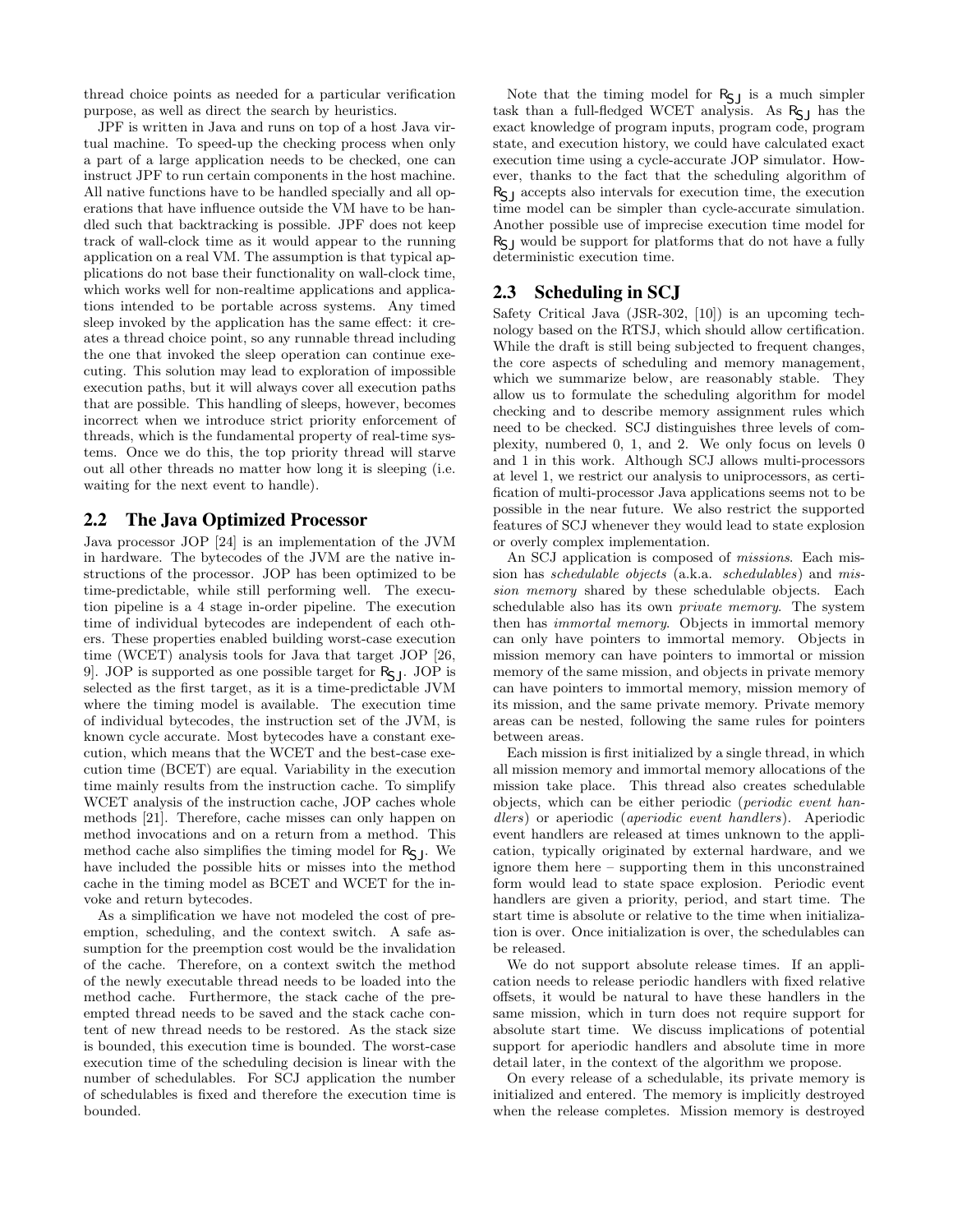when the mission terminates. Immortal memory is only destroyed when the VM is shut down.

At level  $\theta$ , all schedulables are run by a single infrastructure thread; there is no preemption and no concurrency. There is only one mission at a time. Only periodic event handlers are supported. The schedule is static and cyclic. Each cycle is formed by the same sequence of frames, each having a duration and a sequence of handlers to run. While this schedule is expected to be specified according to priorities, periods, and start times of the handlers, the SCJ runtime ignores these – it only uses the static schedule. At level 0, for a given set of inputs, a model checker that explores execution paths along all possible schedulings thus cannot discover more errors than actual execution of the program – there is only one scheduling.  $R_{\zeta}$  can still calculate worst case execution time bounds for the given program inputs. As of now, level 0 support is beneficial mostly for debugging of the tool and of applications that can run both at levels 0 and 1.  $R_{\text{S}}$  could, however, be extended to support checks that regular tests cannot do, such as systematic exploring of different execution paths given by program inputs.

At *level 1*, every schedulable is run by its own infrastructure thread, and potentially concurrently with other schedulables.  $R_{SJ}$  can discover more errors than testing, because it explores potentially all valid interleavings of the schedulables, and it may be that some errors are only present in a particular interleaving.  $\mathsf{R}_{\mathsf{S}\mathsf{J}}$  can also detect race conditions. At this level, there is still a single mission at a time. It means, in particular, that all schedulables are started relative to the same time origin. This level also supports aperiodic event handlers. Java monitors are allowed and use priority ceiling emulation protocol. Calls to Object.notify and Object.wait are not allowed at this level.

### 3. SCHEDULING ALGORITHM

We propose the following scheduling algorithm for a model checker that executes SCJ programs. Note that the algorithm is more complex than one of a real VM, because it has to cover all possible execution paths (not just one) and it has to work with an interval of the actual wall-clock time  $t = [t_{min}, t_{max}]$ . Our algorithm bases the interval on the estimated execution time along the explored execution path. t is undefined from the program start up to the first release of a periodic event handler.

The application can indeed use a call to Clock.getTime to get the current wall-clock time. We always return a lower bound,  $t_{min}$ , or zero with a warning when  $t_{min}$  is still undefined. While the lower bound may not work well for every possible use of time in the program, it is easy to trace these operations and it is unlikely they will be heavily present, provided that SCJ can start handlers relative to the common base – end of initialization of a mission.

# 3.1 SCJ Level 0

The scheduler proceeds as follows.  $t_s$  is the wall-clock time of frame start, which is then also the time when the first handler of the frame is released. d is the duration of the current frame.

1. After all initialization code has finished or blocked,  $t :=$  $[0, 0], t_s := 0.$  The first handler from the frame is "released" (its handleAsyncEvent method is called).

- 2. After handleAsyncEvent finishes,  $t_{min}$  is increased by the best-case execution time estimate and  $t_{max}$  by the worst-case execution time estimate of the executed handleAsyncEvent. If  $t_{max} > d$ , the possibility of frame overrun is reported. Assuming frame overrun in fact did not happen,  $t_{max}$  can be set to d and the checking can continue. This step is repeated until there are no more handlers in the current frame.
- 3. Once the last handler of the current frame has finished executing, we update the time of frame start for the next frame:  $t_s := t_s + d$ . We advance the current time to the start time of the next frame:  $t := [t_s, t_s]$ , and we continue by executing handlers from the next frame (Step 2).

## 3.2 SCJ Level 1

At level 1, there is only one mission at a time, thus only a single time base starting with the first release of a periodic event handler at time [0, 0]. For each periodic event handler  $i = 1, ..., n$ , we know release times of the handler:  $t = [o_i +$  $j \cdot T_i$ ,  $o_i + j \cdot T_i$ , where  $o_i$  is the relative start time (*offset*),  $T_i$  is the period, and  $j \geq 0$  is the release index.

At time  $t = [0, 0]$ , we know about all periodic event handlers, and we could create an (infinite) ordered queue of release events  $Q = e_1, e_2, e_3, \ldots$ , such that  $t^{e_1} < t^{e_2} < t^{e_3} <$  $\ldots$  holds for release times  $t^{e\bullet}$ . Each event corresponds to the release of one or more periodic event handlers  $(H<sup>e</sup>$ . The algorithm, however, only needs to query about the first element of the queue and eventually to remove this element. It is thus sufficient to generate the queue on the fly, which is possible as follows. We remember the index of the last release of every periodic handler that has been added to the queue. Whenever we remove an element from the queue, we calculate the next release time of every handler. Out of these times, we take the minimum as the time of the new release event. The set of handlers of this event would be all handlers that should be released at this minimum time. Let  $p^{e_1}, p^{e_2}, \ldots$  be the highest priorities of event handlers in sets  $H^{e_1}, H^{e_2}, \ldots$ 

The algorithm described below is also pseudo-coded in Figure 1. Line numbers in the figure refer the steps below:

- 1. There is no runnable handler at this time and the system is idle. We take the first element  $e_1$  from  $\check{Q}, t := [t^{e_1}, t^{e_1}],$  make all the handlers from  $H^{e_1}$ runnable, and we start executing the first top priority handler. We remove  $e_1$  from  $Q$ .
- 2. After executing a bytecode instruction, we update current time by adding the best-case execution time estimate of the executed instruction to  $t_{min}$  and the worstcase estimate to  $t_{max}$ . Note that the executed instruction may have lead to priority changes or may have blocked or suspended the handler.
- 3. If  $t^{e_1} \n\t\leq t_{min}$  (the release event has to happen now or it should even have happened earlier), we unconditionally remove this event from the queue and release all its handlers. We keep doing this until we reach a state where  $t^{e_1} > t_{min}$ .

Note that our VM implicitly increments current time with the resolution that depends on execution time estimates of the executed instructions. The maximum possible increment, which is the maximum estimated execution time of any instruction, thus becomes the timer resolution. We could execute larger code blocks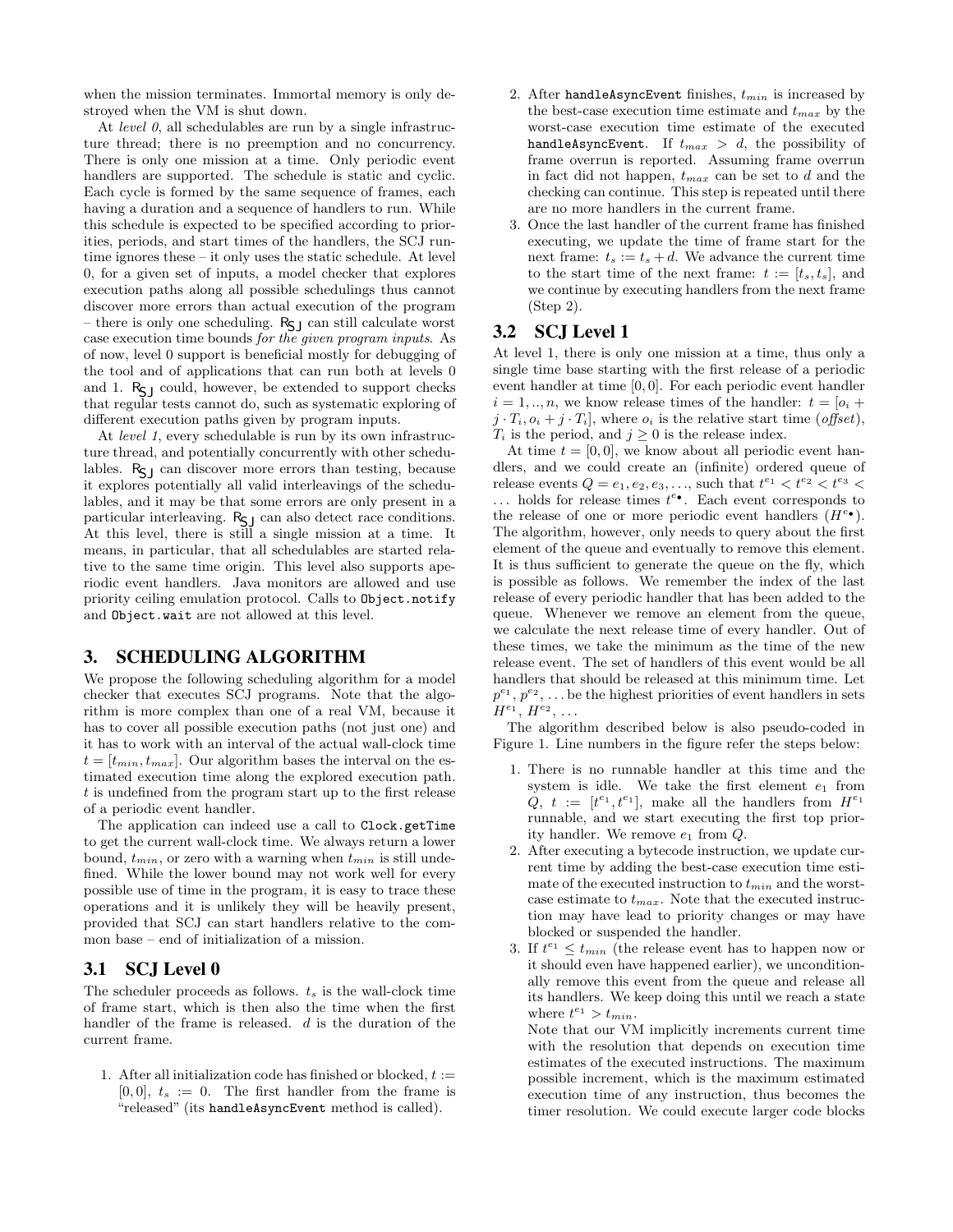```
run() \{6 \text{ while (hasNextMission ())}6 initialize ()
6 do WhenIdle \ddot{()}5 while (in Mission ()) {
5 executeInstruction (nextInstruction ())
\frac{1}{5} if (idle()) {
5 doWhenIdle ( )
5 }
5 }
6 }
}
doWhenIdle ( ) {
1 execute Earliest Event ()
   enter Scheduler ()
}
executel instruction (insn) {
2 \quad [i_{b c e t}, i_{w c e t}] = \textsf{ estimateTime} (\textsf{programState}, \textsf{insn})2 t_{min} = t_{min} + i_{bce}2 t_{max} = t_{max} + i_{wcet}3 while (t^{e_1} \leq t_{min}) {
3 execute Earliest Event ()
\overline{\mathbf{3}}4 if (t^{e_1} \leq t_{max}) {
4 p_{max} = maxRunnableHandlerPriority()
4 if (p^{e_1} > p_{max}) {
\overrightarrow{f} (nondetChoice()) {
           executeEarliestEvent()
4 }
4 }
   \}}
execute Earliest Event () {
  t = [t^{e_1}, t^{e_1}]\mathsf{setRunning}(H^{e_1})Q . removeHead ( )
  Q. add NextEvent()}
```
#### Figure 1: Scheduling algorithm for level 1.

than single instructions, but for the price of a worse timer resolution and consequently higher release jitter. Note that it is possible that an event should have happened earlier due to two reasons: (a) we missed it because of limited timer resolution, (b) we intentionally "missed" it as an optimization because releasing it earlier would not have had any impact on the program state (detailed in the next step).

4. If  $t^{e_1} \leq t_{max}$  (the next release event may happen now as well as later, but we do not know for sure, because we do not know the exact current time), we may have to make a non-deterministic choice as if to execute release  $e_1$  or not. Note that we know that the event can already happen because of the previous step which guaranteed  $t^{e_1} > t_{min}$ . We want to avoid doing a nondeterministic choice whenever possible, because it is costly. We can avoid doing it whenever there already was a runnable handler in the system with a higher priority than those handlers that would be released. So if the maximum priority of all runnable handlers is smaller than  $p^{e_1}$ , we make a non-deterministic choice as if to execute the release event  $e_1$  or not. If we execute the event, we also update the current time

 $t := [t^{e_1}, t^{e_1}].$ 

- 5. If the system became idle, we continue at Step 1. Otherwise, the scheduler will continue executing the runnable handler with the highest priority (Step 2). Although we could avoid entering the scheduler if we (a) did not release any handlers and (b) the handler that executed last will not be descheduled, such an optimization would unlikely be beneficial – the scheduler decision is one that is easy to make.
- 6. Eventually, a mission may terminate and another/the same mission may be started. If this happens, the data structures are re-set for the new mission and the algorithm continues in Step 1.

Supporting aperiodic event handlers would lead to state explosion at level 1. Aperiodic event handlers do not have a minimum inter-arrival time. They still have deadlines, but even assuming deadlines were met would not speed-up the checking process, as there is no minimum interarrival time. Technically, we would thus have to make a nondeterministic choice at every single instruction as whether to release a given not-released aperiodic event handler. In particular, we would have to explore also paths where the aperiodic handlers would be starving out all handlers of lower priority. We could again restrict to releasing only aperiodic event handlers of higher priority than the highest priority event handler in the system (optimization like in Step 4). We would have to introduce special handling for idle time: we would not be able to simply "skip" the idle time like in the case with periodic event handlers only (Step 1), because we would not know how long this time should be; a possible implementation would be to, at a pre-specified rate, keep advancing the current time and non-deterministically deciding which aperiodic event handlers to release.

Note that while the real-time scheduling theory provides means to implement aperiodic events using periodic events, i.e. constant-bandwidth servers or a polling server, we cannot use these in  $R_{\sf SI}$  without modifying the scheduler behavior dictated by the SCJ specification. Still, an application programmer could modify an application of interest to use periodic event handlers to model aperiodic events, and then check such application with the present version of  $R_{\text{S}}$ .

Supporting absolute time. If absolute time was used for starts of periodic event handlers, we would have to keep track of two time bases (start of application and start of mission execution phase) as opposed to only one (start of mission execution phase). We would thus essentially get an extra mission, formed of the handlers started using absolute time. We would need a special queue for the release events of these handlers and the algorithm would be more complex.

To support the notion of absolute time we would have to estimate the execution time of initialization, so that we could relate the two time bases. We would also require the user to specify absolute time at program start, most likely it would be zero.

Supporting SCJ level 2. Similarly to absolute time for starts of periodic event handlers, level 2 would bring up multiple time bases, one for each mission. Each mission would have its own queue of release events and the scheduling algorithm would have to correctly select events from multiple queues such that it did not violate the known bounds on times of the next release event from each mission/queue.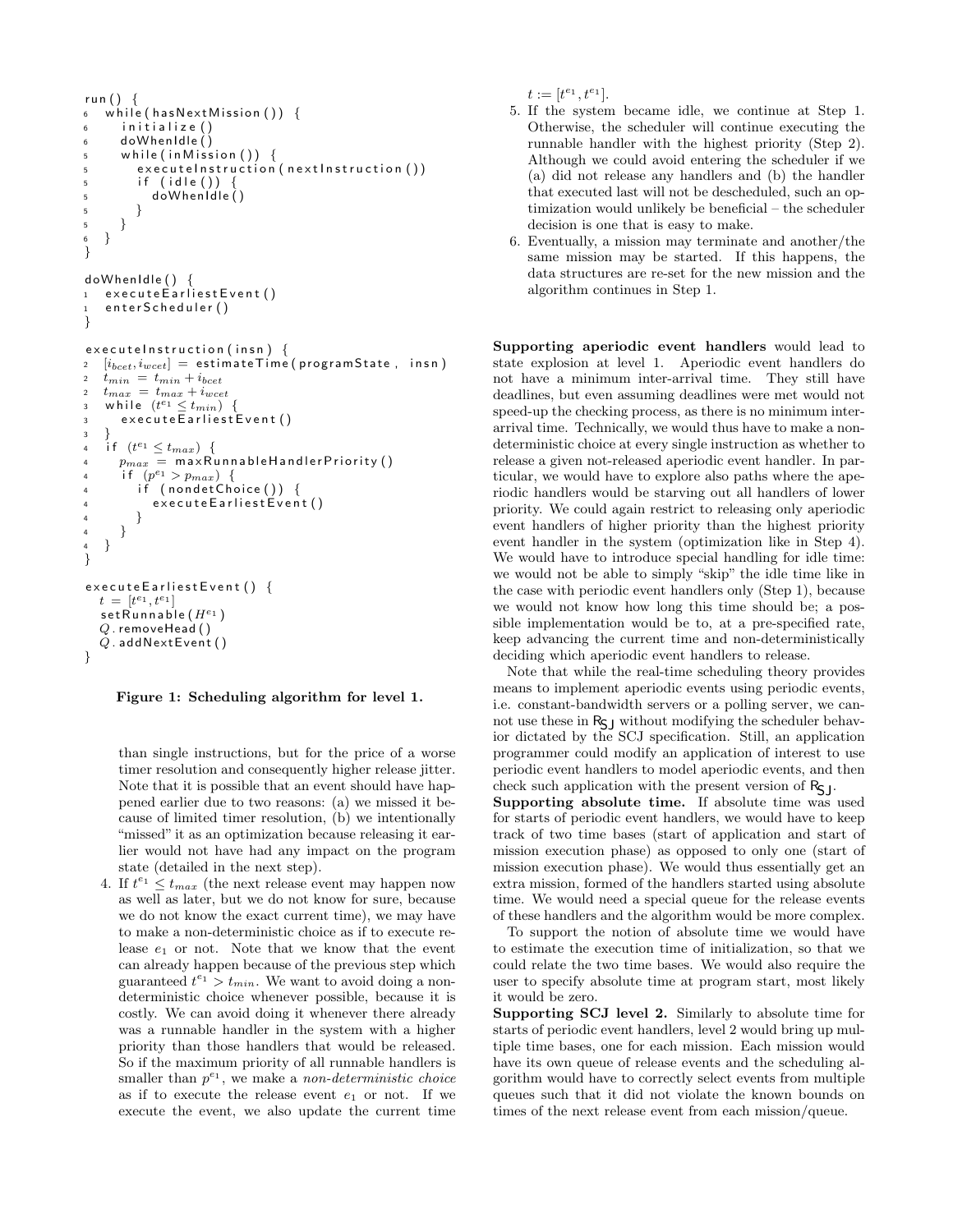# 4. EVALUATION

We implemented the proposed algorithm in  $R_{\text{S},l}$ , an extension of JPF. We only use the JPF API designed for JPF extensions, without modifying of the JPF core. This choice should reduce the maintenance costs of porting to future JPF versions, but it complicates the implementation and makes certain optimizations impossible, such as avoiding creation of a new state at a deterministic thread switch. We support a subset of SCJ that covers all aspects of the specified algorithm and that allows to execute our tests and two application benchmarks, Collision Detector and PapaBench. We use the version of SCJ specification as of May 2010.

The goals of our evaluation are:

- $\bullet$  To demonstrate that  $\mathsf{R}_{\mathsf{S}\mathsf{J}}$  can find errors as intended: show that it does not find spurious errors in tested code that we believe is correct and it finds manually injected errors (Section 4.3).
- To demonstrate that the timing model implemented in RSJ corresponds to the hardware implementation of JOP (Section 4.4).
- To compare performance of exhaustive testing using the proposed algorithm that uses the JOP timing model  $(R_{\sf SI}$  tool) against our earlier algorithm that is timing-model independent (R<sub>J</sub> tool) (Section 4.5).

The source code of  $R_{\sf C}$ , the benchmarks, tests, and scripts we used is available from http://d3s.mff.cuni.cz/˜kalibera/ scjcheck. We have executed the experiments on a Linux machine with a 64-bit 3GHz Intel Xeon CPUs, 4MB L2 cache and 32GB RAM (JPF only uses a single core).

### 4.1 Collision Detector Benchmark

Collision Detector (CDx) is a real-time application benchmark [12] that simulates an aircraft collision detector. It is available in multiple variants and with a configurable workload. It contains a hard real-time *detector thread* that periodically receives a radar frame with the current positions of aircraft. Based on the current and the previous frame the detector thread detects whether any two aircraft are on a collision course. The benchmark code has not been deployed on a real system. We use this benchmark in two versions, nosim and sim.

In the nosim version, which is similar to the original SCJ version of CDx [12], the radar frames are being generated synchronously by the detector thread, providing a simple synthetic air traffic. Thus, there is only one active thread throughout the execution of the benchmark. We also ported the nosim version to RTSJ, so that we can compare  $R_{\sf S}$  and R<sub>J</sub> (R<sub>J</sub> is for RTSJ programs). We modified the original version of CDx [12] to conform to the current version of SCJ and to support level 1 in addition to level 0.

In the sim version, which is based on the full RTSJ version of CDx, the radar frames are being generated concurrently by a simulator thread, using a configurable air traffic simulator that is far more complex than the hardcoded air traffic in the nosim version. The simulator thread is storing the generated frames for the detector thread in a wait-free queue implemented as a circular buffer. We have modified the original version of CDx to only use scoped and immortal memory (the original one uses heap for the simulator thread), and we again created both a RTSJ and a mirror  $SCJ$  version, so that we can compare  $R_{SJ}$  and  $R_J$ .

We injected errors into the two benchmarks, as proposed

| Name           | RT API        | Simulator        |
|----------------|---------------|------------------|
| $cdx-10-nosim$ | SCJ L0        | $\rm N_{\Omega}$ |
| $cdx-11-nosim$ | <b>SCJ L1</b> | $N_{\Omega}$     |
| cdx-rtsj-nosim | <b>RTSJ</b>   | $\rm N_{\Omega}$ |
| $cdx-10-sim$   | SCJ L0        | Yes              |
| $cdx-11-sim$   | SCJ L1        | Yes              |
| cdx-rtsj-sim   | <b>RTSJ</b>   | Yes              |

Table 1: Versions of the CDx benchmark we use.

|                | Task                   | Period            | Depends on     |  |  |  |  |  |
|----------------|------------------------|-------------------|----------------|--|--|--|--|--|
| Autopilot      |                        |                   |                |  |  |  |  |  |
| A1             | Radio control          | 25ms              | F2             |  |  |  |  |  |
| A <sub>2</sub> | Stabilization          | 50 <sub>ms</sub>  | A1, A4, A7, S3 |  |  |  |  |  |
| A3             | Fly-by-Wire link       | 50 <sub>ms</sub>  | A <sub>2</sub> |  |  |  |  |  |
| AA             | Reporting              | 100ms             |                |  |  |  |  |  |
| A5             | Navigation             | 250ms             | S2             |  |  |  |  |  |
| A6             | Altitude control       | 250ms             | A <sub>5</sub> |  |  |  |  |  |
| Α7             | Climb control          | 250 <sub>ms</sub> | A6             |  |  |  |  |  |
|                | Fly-by-Wire            |                   |                |  |  |  |  |  |
| F1             | Test PPM               | 25ms              |                |  |  |  |  |  |
| F2             | Send data to autopilot | 25ms              | F1             |  |  |  |  |  |
| F3             | Check fail-safe        | 50 <sub>ms</sub>  |                |  |  |  |  |  |
| F4             | Check autopilot        | 50 <sub>ms</sub>  | A3             |  |  |  |  |  |
| Simulator      |                        |                   |                |  |  |  |  |  |
| S1.            | Environment simulator  | 25ms              |                |  |  |  |  |  |
| S2             | GPS interrupt          | 50 <sub>ms</sub>  |                |  |  |  |  |  |
| S3             | Infra-red interrupt    | 250ms             |                |  |  |  |  |  |

Table 2: PapaBench tasks and their properties.

in [13]. Some of the errors are based on real errors that were discovered during the benchmark development, some are purely synthetic. SCJ versions of nosim and sim can be run both at level 0 and level 1. The versions we use are summarized in Table 1.

# 4.2 PapaBench Benchmark

The PapaBench benchmark [18] is based on the Paparazzi project [2], which is an open-source implementation of a UAV. The software and hardware provided by this project has successfully flown several UAVs. The software part of the project includes hard real-time on-board software and non-realtime support software that runs on the ground station. The ground station receives telemetry data from the aircraft and allows to trace the flight in a GUI. The on-board software includes a fly-by-wire unit and an autopilot. The fly-by-wire unit receives radio commands and controls the servos. The autopilot unit receives data from sensors (GPS and infra-red) and sends commands to the fly-by-wire unit. The autopilot is fully autonomous and follows a flight plan written in a high-level language. The intended payload is a video camera which can communicate to the ground in real-time. For emergency situations and testing, the plane can also be controlled remotely from the ground, overriding the autopilot. The project also includes a simulator of the hardware devices present in the plane and a physical model of the plane, so that it is possible to debug the autopilot and/or the ground station software off-line.

The on-board hard real-time software has been extracted into the PapaBench benchmark [18], which can be run on a desktop machine. The benchmark is merely a four-year-old snapshot of the Paparazzi on-board code, thus it is simpler than today's Paparazzi code base, but it still includes real code that has flown. It consists of 13 periodic tasks that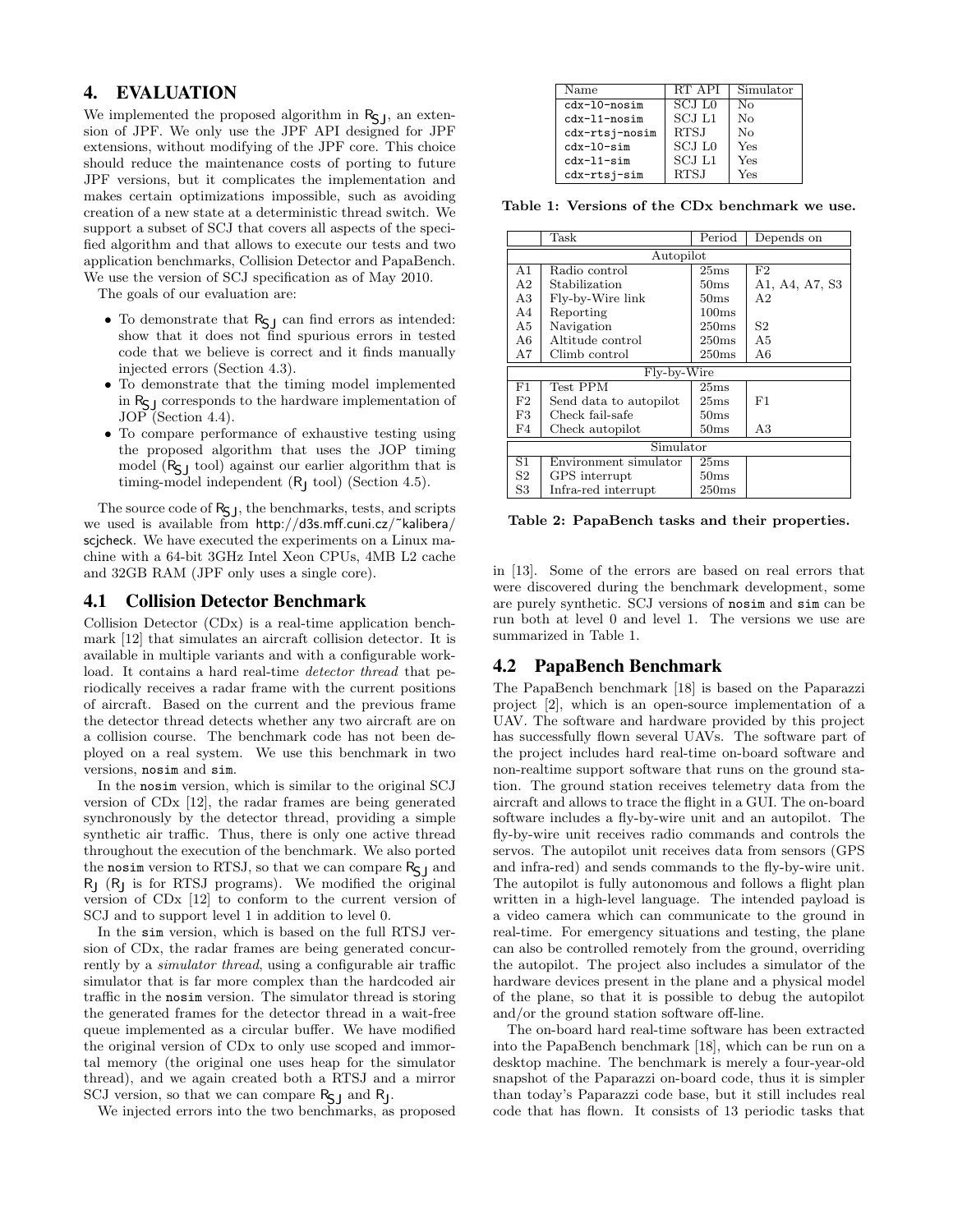follow a cyclic schedule and of 6 interrupt sources (sensors, servos, communication bus). The original PapaBench was not intended for functional execution (processing real data from hardware), but rather for evaluation of WCET analysis tools. It can, however, be connected to the Paparazzi simulator of the on-board hardware with minor effort.

We have rewritten the C code of PapaBench into Java (SCJ levels 0 and 1, RTSJ) and added the necessary parts of the Paparazzi simulator for a functional execution. Particularly, we have included a physical model of the plane sensors, a corresponding physical model of the plane based on Paparazzi code, and suitable flight plans. The simulator is also written in Java and the interrupts are modeled by periodic tasks, so that the benchmark can be run on any SCJ implementation.

The original Paparazzi on-board code is deployed on two physical units communicating via an SPI bus. In the Java implementation, the whole functionality is merged into one application and deployed and executed in a single VM together with the simulator. However, a hardware abstraction layer for the SPI bus, sensors, and servos was preserved in the Java code. The current Java implementation does not simulate commands sent from the ground station – the simulation only focuses on an autonomous flight.

The resulting Java implementation includes 14 tasks, out of which 7 tasks control the autopilot unit and handle navigation, airplane control, and communication with the fly-bywire unit. The fly-by-wire unit contains 4 tasks that receive commands from the ground (they actually never receive any command in the current implementation, as we do not simulate commands sent from the ground), send and receive commands from the autopilot unit, and configure the servos. The remaining 3 tasks are dedicated to the environment simulator, GPS interrupt, and infra-red device interrupt. The frequency of the tasks varies from 4Hz to 40Hz as specified in the PapaBench benchmark. The properties of tasks, including their dependencies, are summarized in Table 2. The original PapaBench implementation is lock-free with cyclic scheduling, which is reflected in the Java code.

In addition to the flight plans we created for  $R_{\sf SI}$  experiments, we provide a longer one suitable for testing native VMs. We are also working on support of the data connection link from the plane to the ground, so that the ground station software of Paparazzi could be connected to the benchmark, allowing to visualize the actual flight.

### 4.3 Validation of Error Discovery

We use three sets of patches that inject errors to our benchmarks. One set is for Collision Detector nosim, one for sim, and one for PapaBench. Each error patch can be applied to both level 0 and level 1 code. The errors are created manually, some of them are real errors we actually found in earlier versions of the Collision Detector benchmark.

The patches for the Collision Detector nosim include an array out of bounds exception (invalid upper bound in a loop accessing an array – named arrayb) and two memory assignment errors (both attempt to create a pointer in the mission memory pointing to an object in the private memory – named mema1 and mema2). The patches for the sim version include, in addition to these, also a race condition (unprotected access to a buffer of radar frames that can make the detector thread read a corrupted or uninitialized radar frame – race). The patches for PapaBench include two memory assignment errors (named mema3 and mema4), both of which attempt to create a pointer in the mission memory pointing to an object in the private memory.

We have verified that  $R_{SJ}$  can check all our benchmarks both with and without the injected errors, that it finds the errors we have injected, and that it does not find any other (spurious) errors.

The checking time, memory usage, and number of visited and unique states are shown in Table 4. If an error is found, the testing is terminated. Executions that discovered an error are in the lower part of the table. Note that cdx-l0 sim-race is in the upper part of the table, because the race condition has not been detected. This is the desired behavior, as there cannot be a race condition in a level 0 program. Still, the race detector of JPF only detects suspected races, false alarms are thus possible in other examples. The reported amount of used memory is the maximum occupied memory as reported by the host virtual machine. It depends on the GC algorithm and the maximum heap size, and therefore only provides an approximate measure of the memory requirements of checking the particular program.

In most of the experiments, the number of visited and unique states was the same, and thus  $R_{SJ}$  did not have to backtrack. This also means that most of the errors could have been discovered by non-exhaustive testing. The race condition is an exception, a specialized tool would still be needed to detect a potential race. The lack of backtracking also means that the program states are saved unnecessarily. This, however, is internal to JPF core, which requires a state to be saved at each thread switch, even if the switch is deterministic. This unnecessary saving of program states is most likely the cause why checking of PapaBench without errors needs so much memory.

The expected observations are that level 1 experiments take (almost always) as much time to check as level 0. Similarly, sim versions of cdx take longer to check than nosim versions.

# 4.4 Validation of a Timing Model

 $R_{\sf SI}$  uses a timing model of the JOP processor, which provides lower and upper bounds for execution time on a given execution path (having all bytecode instructions in sequence). The timing simulator that implements this model in  $R_{S,J}$  thus needs to support backtracking as  $R_{S,J}$  uses backtracking while searching for errors.  $R_{S,J}$  can also report execution time bounds to the tester in the form of logs. It can measure execution time of a complete plain Java program and computation times of individual releases of a periodic event handler (duration of handleAsyncEvent).

To validate that the timing model is implemented correctly in JPF, we run three plain Java benchmarks from the JBE (JavaBenchEmbedded) [22, 25] suite. The kfl and lift benchmarks are adaptations of two real-world applications, which are described in [23]. The udpip benchmark explores a tiny TCP/IP stack, which itself is also in industrial use. All applications are organized as single periodic tasks (similar to a cyclic executive). For benchmarking purpose we execute this periodic task 10000 times without waiting for the next period. We run the benchmarks on the 100 Mhz hardware (FPGA-based) implementation of JOP. We compare the measured time with the timing estimates given by  $R_{\text{S},l}$ . The results are summarized in Table 3. It can be seen that the best-case and worst-case execution times are quite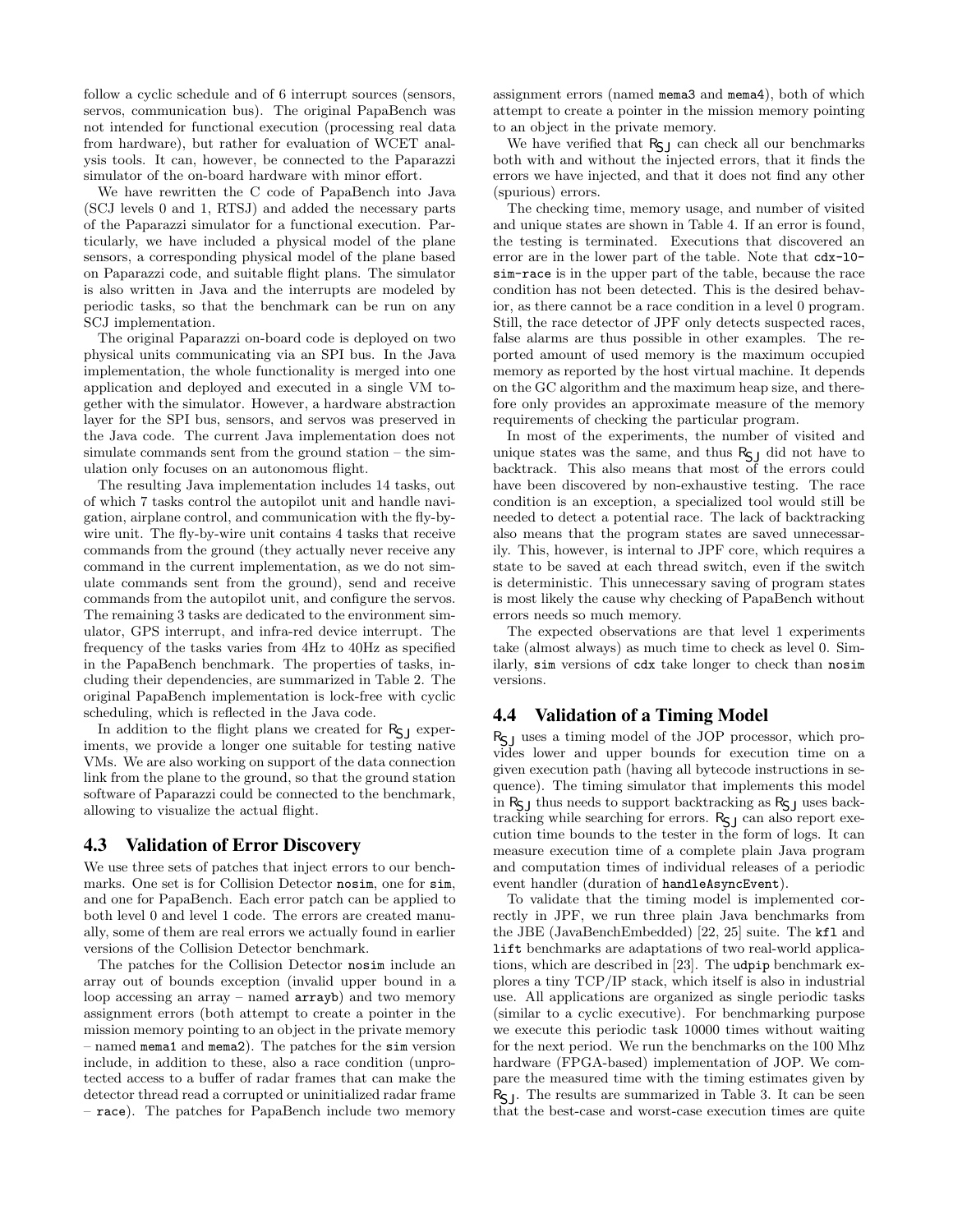| Benchmark | Measured Time | <b>Estimated Time</b> |           |  |
|-----------|---------------|-----------------------|-----------|--|
|           |               | Min.                  | Max.      |  |
| kf1       | $483$ ms      | $466$ ms              | $577$ ms  |  |
| lift      | $486$ ms      | $484$ ms              | $514$ ms  |  |
| udpip     | $1094$ ms     | $1042$ ms             | $1194$ ms |  |

Table 3: Timing measured on JOP and estimated by  $R_{\sf SI}$ .



Figure 2: Checking time with RTSJ and SCJ L1, when no error is found.

close and the actual measurement in hardware is within this interval. Those results give us confidence that the timing model of JOP is sound. Note, that the measured maximum execution time and the maximum time reported by  $R_{\sf SI}$  are not the real WCET of the applications. It is the execution time of a run with a dedicated set of input data. Only static WCET analysis can give a sound WCET estimation for all possible input data [26].

### 4.5 Comparison with a Platform Independent Version

The scheduling algorithm we present in this paper takes advantage of the knowledge of the target platform in the form of a timing model. In our earlier work [19], we proposed and implemented a general algorithm that is platform independent. The general algorithm still generates sequences of release events such that they are consistent with periods and priorities of the periodic threads, but it makes no assumptions about how long code executes, which leads to testing of even unrealistic schedulings (e.g., that depend on thousands of bytecode instructions taking less time than a single bytecode instruction). Also, the general algorithm cannot estimate computation times or detect deadline misses. We compare the performance of  $R_{SJ}$  to the general tool  $R_J$  we presented in [19].

The results are presented in Table 5 and the checking times are also shown in Figure 2 (for no errors found) and Figure 3 (an error is found). The table shows that  $R_{\sf SI}$  needs less states for checking than RJ . In the cases errors are found,  $R_{\scriptstyle\text{S}}$  is often slower even though it uses less states, which can be explained by internals of the implementation.  $R_{\sf S}$ <sub>I</sub> has to check if rescheduling is needed after every single bytecode instruction. Often, rescheduling is not needed, so no new state is created, but this decision has a measurable overhead. In



Figure 3: Checking time with RTSJ and SCJ L1, when an error is found. Letters stand for: cdx-nosim-arrayb  $(A)$ , cdx-sim-arrayb  $(B)$ , cdx-nosimmema1 (C), cdx-sim-mema1 (D), cdx-nosim-mema2  $(E)$ , cdx-sim-mema2  $(F)$ , cdx-sim-race  $(G)$ , papabench-mema3 (H), and papabench-mema4 (I).

the case no errors are found, and thus the whole state space is traversed,  $R_{\text{SJ}}$  is much faster than  $R_{\text{J}}$ . As can be seen in the table, RJ has to backtrack in these cases (the number of visited states is larger than the number of the unique states). This is because of the general algorithm that assumed no execution time model of the target platform. The timing model of JOP allowed  $R_{S,J}$  to avoid backtracking almost entirely in these experiments. The reduction of states is also significant: cdx-rtsj-sim used nearly 13G of memory, while cdx-l1-sim less than 1G. The checking of PapaBench without errors by RJ has run out of memory (20G heap limit). RSJ can check PapaBench at SCJ level 1 in 30 minutes and 15G of memory.

### 4.6 Complexity of Used Benchmarks

We measure the complexity of the used benchmarks with the Chidamber and Kemerer (CK) object-oriented programming metrics [6], with the ckjm tool [27]. We calculate the metrics from every class the application loads, including standard Java libraries (but excluding real-time API that differs for different variants of the benchmarks).

Weighted methods per class  $(WMC)$  is the number of methods in a class. Depth of inheritance tree (DIT) is the number of ancestor classes of a class. Number of children (NOC) is the number of direct subclasses of a class. Coupling between object classes (CBO) is the number of classes coupled to a class. Two classes are coupled if one of them uses the methods or fields of the other class. This usage includes inheritance, method arguments, method types, and exceptions. Response for a class  $(RFC)$  is the number of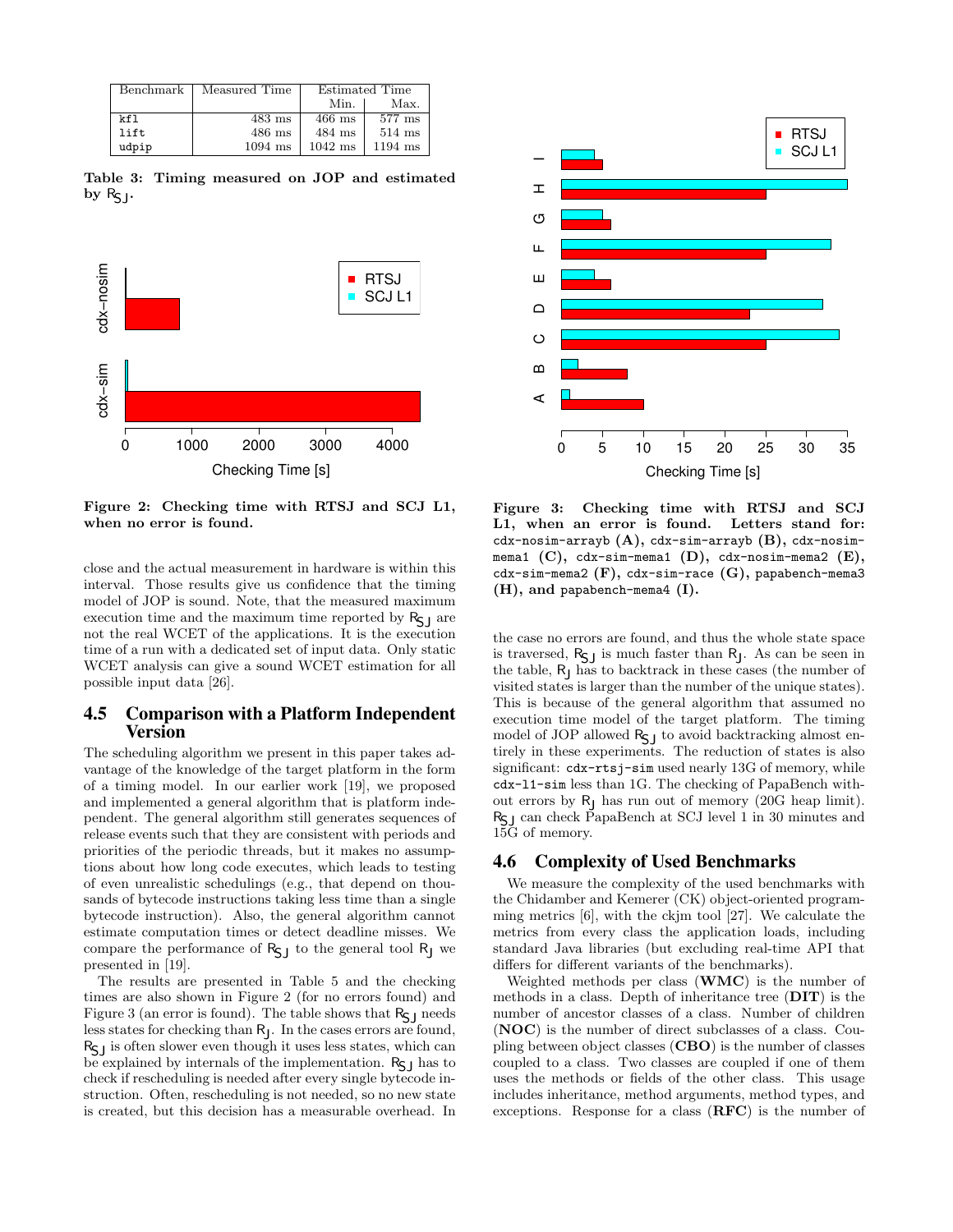| Benchmark            | Checking Time       | Memory Used | Unique States | Visited States |
|----------------------|---------------------|-------------|---------------|----------------|
| cdx-10-nosim         | $0:00:08$ s         | 486 M       | 16            | 16             |
| $cdx-11-nosim$       | $0:00:12$ s         | 486 M       | 16            | 16             |
| $cdx-10-sim$         | $0:00:34$ s         | 584 M       | 28            | 28             |
| $cdx-11-sim$         | $0:00:35$ s         | 710 M       | 38            | 40             |
| cdx-10-sim-race      | $0:00:35$ s         | 710 M       | 28            | 28             |
| papabench-10         | $0:15:28$ s         | 13688 M     | 266431        | 266528         |
| papabench-11         | $0.30.42$ s         | 14521 M     | 339254        | 339254         |
| cdx-10-nosim-arrayb  | $0:00:04$ s         | 485 M       | 5             | 5              |
| cdx-11-nosim-arrayb  | $0:00:04$ s         | 485 M       | 5             | 5              |
| cdx-10-sim-arrayb    | $0:00:33$ s         | 675 M       | 10            | 10             |
| cdx-11-sim-arrayb    | $0:00:35$ s         | 666 M       | 13            | 13             |
| cdx-10-nosim-mema1   | $0:00:04$ s         | 485 M       | 5             | 5              |
| $cdx-11-nosim-mema1$ | $0:00:05$ s         | 485 M       | 5             | 5              |
| cdx-10-sim-mema1     | $0:00:33$ s         | 686 M       | 10            | 10             |
| cdx-11-sim-mema1     | $0:00:33$ s         | 683 M       | 13            | 13             |
| cdx-10-nosim-mema2   | $0:00:04$ s         | 485 M       | 5             | 5              |
| cdx-11-nosim-mema2   | $0:00:04$ s         | 485 M       | 5             | 5              |
| cdx-10-sim-mema2     | $0:00:32 \text{ s}$ | 696 M       | 10            | 10             |
| $cdx-11-sim-mema2$   | $0:00:32$ s         | 675 M       | 13            | 13             |
| papabench-10-mema3   | $0.00.02$ s         | 482 M       | 39            | 39             |
| papabench-11-mema3   | $0:00:02$ s         | 482 M       | 39            | 39             |
| papabench-10-mema4   | $0:00:02$ s         | 482 M       | 41            | 41             |
| papabench-11-mema4   | $0:00:01$ s         | 482 M       | 41            | 41             |
| cdx-11-sim-race      | $0:00:34$ s         | 683 M       | 13            | 13             |

Table 4: Performance results of exhaustive testing of CDx and PapaBench.

|   | Benchmark             | Checking Time       | Memory Used | Unique States | Visited States |
|---|-----------------------|---------------------|-------------|---------------|----------------|
|   | cdx-11-nosim          | $0:00:12 \text{ s}$ | 486 M       | 16            | 16             |
|   | cdx-rtsj-nosim        | 0.13:27s            | 482 M       | 2096          | 2129           |
|   | $cdx-11-sim$          | $0.00:35 \text{ s}$ | 710 M       | 38            | 40             |
|   | cdx-rtsj-sim          | 1:13:30s            | 12819 M     | 72124         | 207398         |
| A | cdx-11-nosim-arrayb   | $0.00:04 \text{ s}$ | 485 M       | 5             | 5              |
| А | cdx-rtsj-nosim-arrayb | $0:00:05$ s         | 482 M       | 14            | 14             |
| B | cdx-11-sim-arrayb     | $0:00:35$ s         | 666 M       | 13            | 13             |
| B | cdx-rtsj-sim-arrayb   | $0.00:25$ s         | 482 M       | 57            | 60             |
| С | cdx-11-nosim-mema1    | $0:00:05$ s         | 485 M       | 5             | 5              |
| C | cdx-rtsj-nosim-mema1  | 0.00:06 s           | 482 M       | 12            | 12             |
| D | $cdx-11-sim-mean1$    | $0:00:33$ s         | 683 M       | 13            | 13             |
| D | $cdx$ -rtsj-sim-mema1 | $0.00:25$ s         | 482 M       | 57            | 60             |
| E | cdx-11-nosim-mema2    | $0.00:04 \text{ s}$ | 485 M       | 5             | 5              |
| E | cdx-rtsj-nosim-mema2  | 0.00:06 s           | 482 M       | 14            | 14             |
| F | $cdx-11-sim-mema2$    | $0.00:32 \text{ s}$ | 675 M       | 13            | 13             |
| F | cdx-rtsj-sim-mema2    | $0.00:23$ s         | 482 M       | 57            | 60             |
| G | cdx-11-sim-race       | $0.00:34 \text{ s}$ | 683 M       | 13            | 13             |
| G | cdx-rtsj-sim-race     | $0.00:25$ s         | 482 M       | 56            | 59             |
| Η | papabench-11-mema3    | $0:00:02$ s         | 482 M       | 39            | 39             |
| H | papabench-rtsj-mema3  | $0:00:08$ s         | 655 M       | 55            | 55             |
| I | papabench-11-mema4    | $0:00:01$ s         | 482 M       | 41            | 41             |
| T | papabench-rtsj-mema4  | 0.00:10 s           | 655 M       | 65            | 65             |

Table 5: Performance of exhaustive testing in  $R_{\sf SJ}$  (SCJ, JOP CPU) and  $R_{\sf J}$  (RTSJ, CPU indep.).

|           |      |           | WMC |      |      | $\overline{\text{DIT}}$ |             |                | NOC            |                |                | CBO   |     |
|-----------|------|-----------|-----|------|------|-------------------------|-------------|----------------|----------------|----------------|----------------|-------|-----|
|           |      | Med       | Max | Sum  | Med  | Max                     | Sum         | Med            | Max            | Sum            | Med            | Max   | Sum |
| cdx-sim   |      | 7         | 95  | 1254 |      | 5                       | 164         | $\theta$       | 4              | 29             | 6              | 62    | 881 |
| cdx-nosim |      | 7         | 95  | 537  | 1    | 4                       | 58          | $\overline{0}$ | 3              | 9              | 5              | 20    | 292 |
| papabench |      | 3         | 34  | 684  |      | 3                       | 137         | $\overline{0}$ | 14             | 31             | 7              | 39    | 934 |
| kfl       |      | 6         | 21  | 73   | T    | $\overline{2}$          | 10          | $\overline{0}$ | 1              |                | $\overline{2}$ | 5     | 25  |
| udpip     |      | 5.5       | 10  | 63   |      | $\overline{2}$          | 16          | $\overline{0}$ | $\overline{2}$ | 4              | 4              | 11    | 60  |
| lift      |      | 5         | 8   | 30   | 1    | $\overline{2}$          | 9           | 0              | 1              | $\overline{2}$ | 3              | 5     | 19  |
|           |      |           |     | RFC  |      |                         | <b>LCOM</b> |                |                |                | LOC            |       |     |
|           |      |           | Med | Max  | Sum  | Med                     | Max         | Sum            |                | Med            | Max            | Sum   |     |
|           |      | $cdx-sim$ | 15  | 117  | 2531 | $\overline{2}$          | 4465        | 11002          |                | 114.5          | 6023           | 36699 |     |
|           |      | cdx-nosim | 15  | 117  | 988  | 3                       | 4465        | 6205           |                | 124            | 4151           | 13033 |     |
|           |      | papabench | 8.5 | 56   | 1367 |                         | 465         | 3429           |                | 32             | 520            | 7402  |     |
|           | kf1  |           | 9   | 41   | 124  | 10                      | 90          | 200            |                | 67             | 506            | 1624  |     |
|           |      | udpip     | 8.5 | 26   | 119  | 3                       | 33          | 113            |                | 39.5           | 462            | 1523  |     |
|           | lift |           | 6   | 12   | 48   |                         | 10          |                | 29             | 45             | 661            | 990   |     |

Table 6: Complexity of used benchmarks.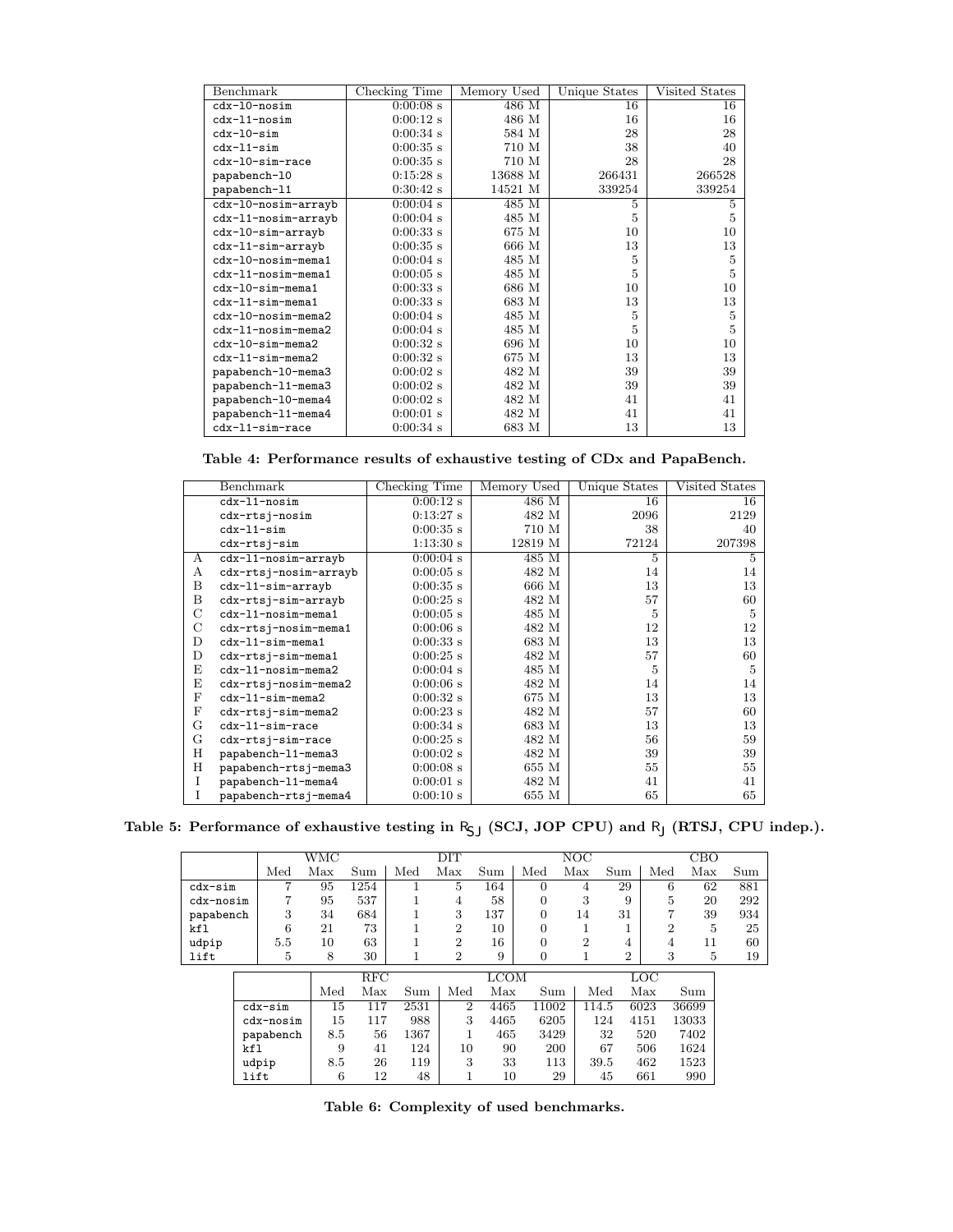methods of the class plus the number of directly called external methods. Lack of cohesion (LCOM) is the number of methods of a class that do not share instance variables, which is calculated as  $|P| - |Q|$ , where P is the set of all method pairs that do not share any variable, and Q is the set of all pairs that do. Finally, lines of code (LOC) is the normalized number of lines of code of a class (supported by ckjm tool, but not an original CK metric). LOC is the sum of the number of methods, number of fields, and number of byte-code instructions of methods. The metrics are summarized in Table 6. With respect to scheduling, PapaBench is the most complex benchmark with 14 periodic event handlers, followed by cdx-sim with 2 periodic event handlers. All other benchmarks have only a single task.

# 5. RELATED WORK

Model checking of real-time Java programs using JPF has first been studied in [15]. The primary focus of the work was to verify that all threads in an RTSJ applications meet their deadlines. The basic assumption made was that execution time of a bytecode instruction is independent of the context: the timing model uses a table that maps an instruction type to the assumed duration. The timing model does not seem to be motivated by existing hardware. The simplicity of the timing model makes it easy to design the scheduling algorithm as a discrete event simulation. The work only includes a very small subset of RTSJ, particularly it does not include scoped and immortal memory areas that we support. The key advantage of our approach is, however, a more general timing model that allows execution context to be incorporated into the timings: our timing model allows for instance to incorporate caches, and is motivated by and validated against a real hardware implementation.

There are several tools for verification of real-time systems based on abstract models of these systems, such as [14, 28, 30].  $R_{\text{S}}$  complements these tools as it can work directly with code, thus potentially finding errors not visible at the model level. On the other hand, due to state explosion  $R_{\sf CI}$ can only fully traverse relatively small programs. Indeed,  $R_{\rm S1}$  also could be used with models, if SCJ programs passed to it were indeed models of real systems.

Some work has been done on preventing memory assignment errors at compile time, with the help of a special type system and code annotations that have to be added by the programmer [5, 31]. The advantage of these approaches is that they can provably prevent the memory access errors, but for the additional burden of manual code annotations. The limitation is also that only local variables are supported [5] or certain programming restrictions are imposed [31].  $R_{\text{S1}}$  can search for memory assignment errors in unannotated programs with no programming restrictions in addition to those imposed by Java and SCJ.

Using an execution time model of a target platform to extract a performance metric on a host with JPF is similar to cross-profiling [3]. With cross-profiling the program under test is instrumented at basic block boundaries to collect the performance metric and executed on a standard (JIT compiling) JVM. With this approach only the average case execution time is considered, whereas  $R_{\sf S}$  considers best-case and worst-case timings for given input data.

## 6. CONCLUSION

We provide  $R_{S,J}$ , a testing tool that can exhaustively search for errors in SCJ programs (SCJ levels 0 and 1 without aperiodic event handlers), backtracking over different scheduling orders possible on a real system. The tool can thus discover some corner case errors that are hard to find by regular testing. The tool is an extension of Java PathFinder, an execution based model checker for Java. Consequently, various kinds of run-time analyses are possible. The tool can currently calculate execution time bounds based on (fixed) inputs of the tests. Also, it can detect potential race conditions. It also provides a base for further kinds of analyses, such as establishing memory bounds for scoped memories or the stack memory.

To test R<sub>S</sub>J, we provide an SCJ version of the PapaBench benchmark, which is a non-trivial application benchmark that consists of hard real-time code that has, in its C original, flown real UAVs. To our knowledge, the SCJ version of PapaBench is the publicly available real-time Java benchmark with most complex real-time application logic to date.

 $R_{\sf S}$ <sub>I</sub> uses our novel scheduling algorithm for an executionbased model checker that can verify real-time programs. Our algorithm uses a realistic execution time model of JOP, a hardware JVM implementation. We show that the use of a platform-specific model can drastically speed-up the exhaustive testing when compared to a platform-independent algorithm by essentially eliminating backtracking. This is possible even with a timing model that defensively estimates timings as intervals, allowing for instance modeling of caches. This is an interesting result in the field of model checking, where the general understanding is that concurrency always leads to state space explosion. We show that it needs not to be the case for real-time programs.

At the same time, it appears that new and significant optimizations are needed in model checkers for real-time programs. As the scheduling is more deterministic than for nonrealtime, it is a crude waste of time and memory to store a new state of the program at every scheduling-relevant instruction, including accesses to shared fields. States should only be created at choice points that actually include at least two possible schedules. Note that in non-realtime concurrent programs, this would hardly have been an issue, as all runnable threads compete for the processor at all times. Also, the notion of time in the model checker, which has to be added for checking of real-time programs, requires a new view on state matching. Making the current time (or time estimate) part of the program state would hardly ever render two states equal. Excluding it completely, as done by Java PathFinder, is incorrect as it only allows to traverse a part of program state space. We discovered this problem in this work, but we have not solved it. We just disabled state matching in  $\mathsf{R}_{\mathsf{S}\mathsf{J}}$  to get correct results.

The most significant limitation of  $R_{\text{SJ}}$  with respect to support of SCJ API is the lack of support for aperiodic event handlers. While this could in theory be fixed in the present explicit-state solution, such a fix would inevitably lead to state space explosion. A good solution which we do not provide in this work could be based on symmetry reductions or abstractions computed using static analysis.

### Acknowledgments

This work was partially supported by the Ministry of Education of the Czech Republic grant MSM0021620838.